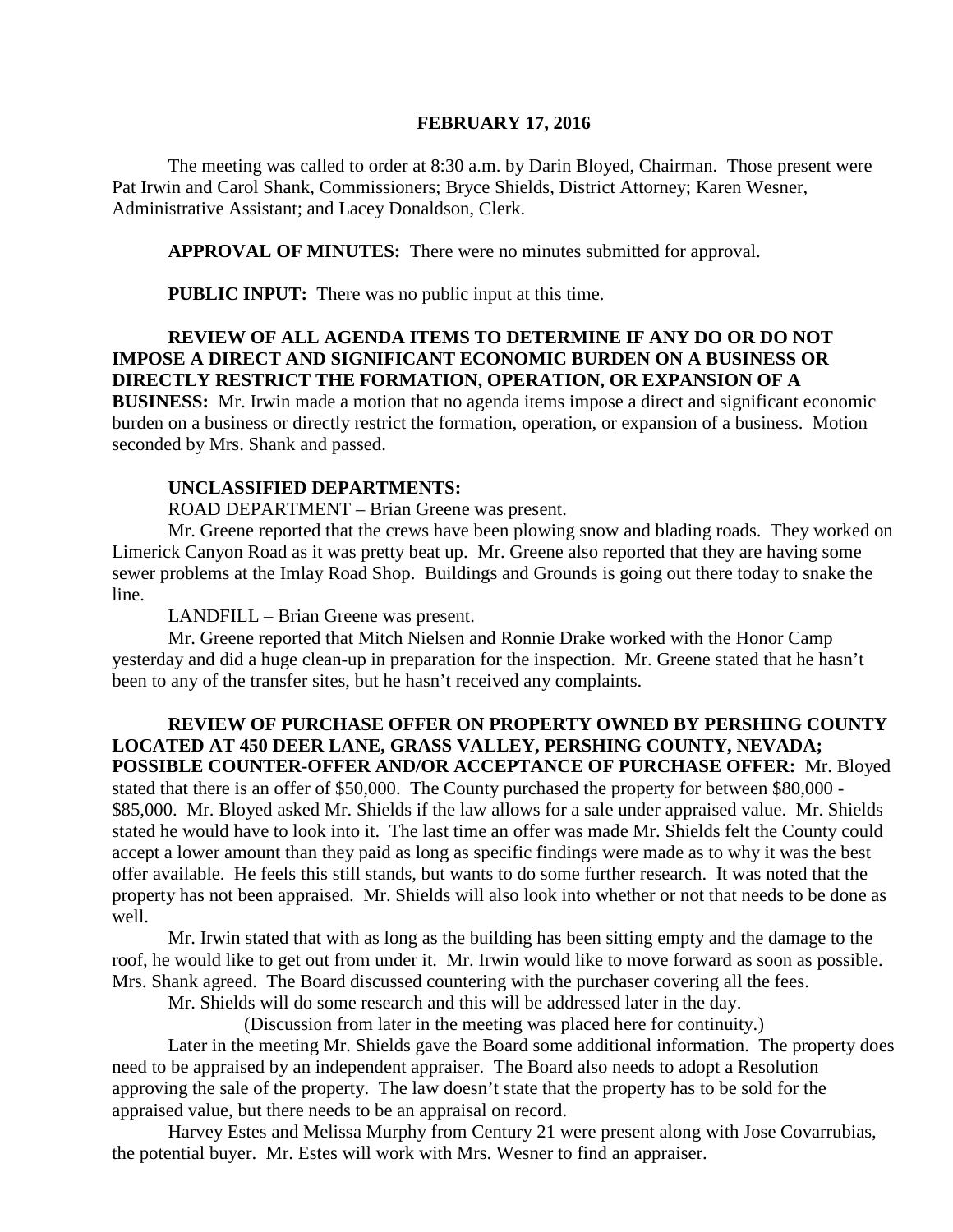This item will be put back on the March  $2<sup>nd</sup>$  agenda.

#### **UNCLASSIFIED DEPARTMENTS, CONT.D:**

BUILDINGS AND GROUNDS – John Handka was present.

Mr. Handka reported that they are still working at the Airport and with any other issues that come up. All the improvements and repairs have been completed on the rental trailer and the Rental Agreement will be on next agenda. Mr. Handka stated that he would like to install some new doors on the terminal building before the new siding is put up.

All the park lights are up and running. Mr. Irwin asked if Mr. Handka had called NV Energy to turn the other lights off. Mr. Irwin stated that he spoke with Bob Rice at NV Energy. Mr. Rice stated that there would be a charge to remove the poles; however, the poles do not belong to the County. Mr. Rice is working on a solution. Mr. Handka stated that he has submitted the paperwork to have them disconnected.

Mrs. Shank asked about the status of the Justice Court bathroom. Mr. Handka had  $D \& D$ Plumbing come in and scope all the pipes. They did not find anything wrong. Mr. Bloyed instructed Mr. Handka to have D & D replace the connection where it is leaking. Mrs. Shank also asked if the floor can be brought down to one level. Mr. Handka stated that it can, but it will cost a great deal as the sewer connection would have to be changed.

Mr. Irwin thanked Mr. Handka for dragging the fields at McDougal Sports Complex for last weekend's Balloon Races. Mr. Handka stated that some of the drip system for the trees was damaged.

Judge Stephens asked if someone was going to fix the walls in the Justice Court as well. It was noted that they are bubbling from the moisture. Mr. Handka stated that he found a product that can be painted on the walls.

SENIOR CENTER/VOLUNTEER COORDINATOR – Mr. Irwin stated that he spoke with Mrs. McKinney this morning. She is preparing for the State Monitoring tomorrow and will not be in. Mr. Irwin also stated that they used one of the Center's vans during the Lover's Aloft Balloon event to attend a funeral. He did speak with Mr. Shields beforehand and they paid the rate used for out of town trips.

COMMUNITY CENTER/ECONOMIC DEVELOPMENT – Heidi Lusby-Angvick was present.

Mrs. Lusby-Angvick stated that she and Mrs. Shank met with a representative from AmeriCorps last week. They spoke about getting an AmeriCorps NCCC (National Civilian Community Corps) Team in the community. The team would consist of 8-12 young people ranging in age from 18-24. The deadline for application was the next day, so Mrs. Lusby-Angvick and Mrs. Shank threw together a plan summary. The initial plan was accepted and Mrs. Lusby-Angvick now has to fill out a more thorough application. She will work with the City, Cemetery Board, and others in regards to projects that would qualify.

Mrs. Lusby-Angvick also reported that we will be hosting WNDD (Western Nevada Development District) for their June meeting. It will be a dinner meeting and she is working on coordinating a tour of the Industrial Park. The meeting will be on June  $8<sup>th</sup>$ .

Mrs. Lusby-Angvick also stated that she did some research regarding insurance options for the Community Center and has forwarded the information to Mr. Shields.

*Request for Heidi Lusby-Angvick to attend Northwest Community Development Institute (NWCDI) in Boise, ID July 18-22, 2016 and approval to apply for a scholarship to cover the registration fees:* Mrs. Lusby-Angvick stated that she has already attended three sessions of this training. With this session she will be eligible to take the exam to obtain her Certificate.

Mr. Irwin made a motion to approve Mrs. Lusby-Angvick's attendance at the Northwest Community Development Institute in Boise, Idaho July 18-22, 2016 with a higher hotel room rate and also approved the submittal of a scholarship application to cover the registration fees.

Mrs. Shank stated that the approval of a higher room rate is not on the agenda. Mrs. Shank seconded the motion with the exception of the higher hotel room rate. Motion carried.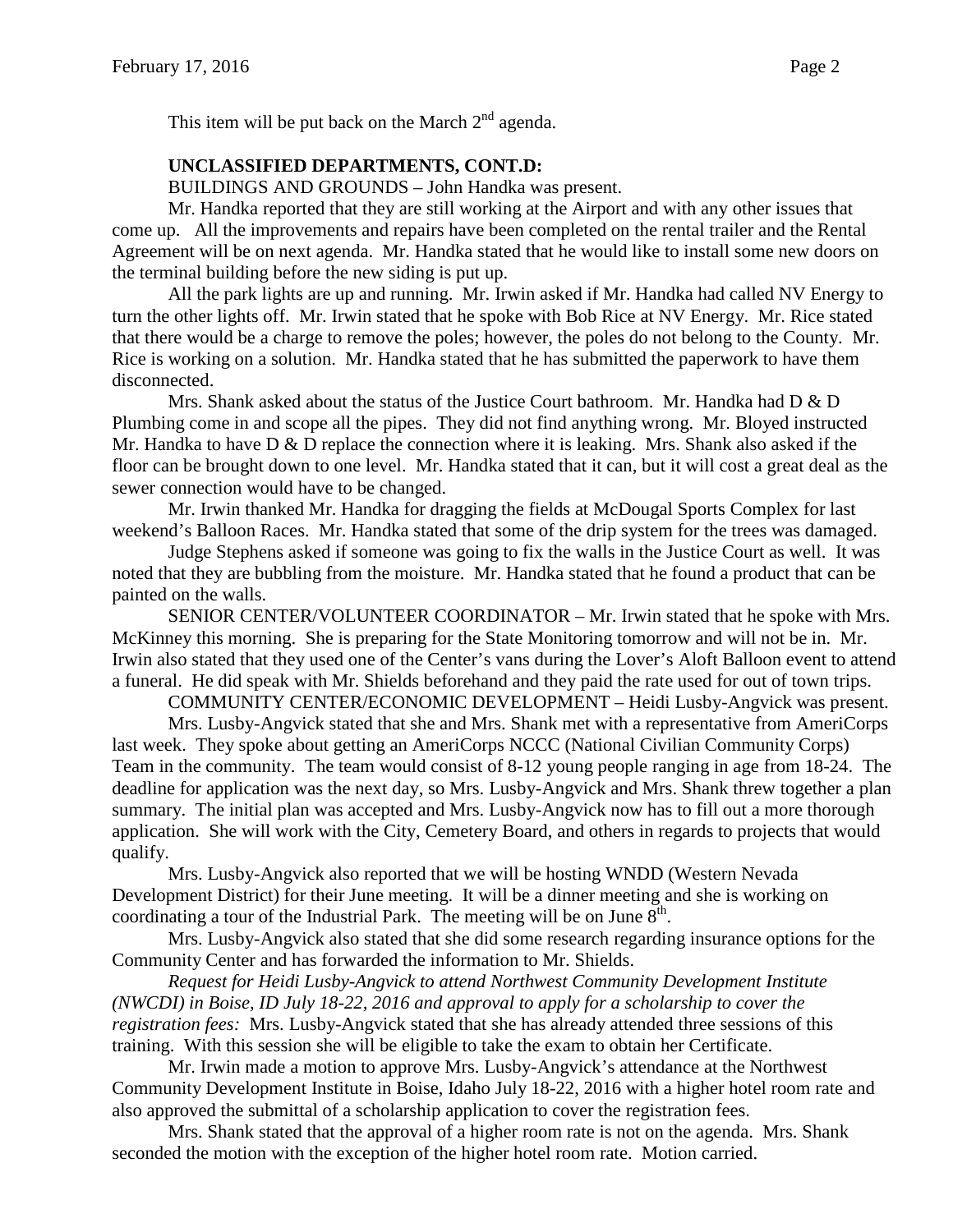## PERSHING COUNTY FIRE/AMBULANCE –

*GRASS VALLEY FIRE DEPARTMENT: Request to go to bid for extension of Firehouse –* Mrs. Shank made a motion to go to bid for the extension of the Grass Valley Firehouse. Motion seconded by Mr. Irwin and passed.

*IMLAY FIRE DEPARTMENT: Request to go to bid to finish the inside of Firehouse –* Mr. Irwin made a motion to go to bid to finish the inside of the Imlay Firehouse. Motion seconded by Mrs. Shank and passed.

*REQUEST FROM ED MACEDO, NILE VALLEY RACE TRACK, FOR A WAIVER FOR USE OF THE RESCUE TRUCK DURING THE RACES AS PER RACE SCHEDULE:* Mrs. Wesner stated that she spoke with Chief Ayoob about this request. Mr. Irwin stated that what usually happens is that they will give a donation to the Fire Department members that volunteer for the event.

Mr. Bloyed feels this is going full circle. Nile Valley Race Track also asked the Recreation Board for \$10,000 to pay attendant fees.

Mrs. Shank made a motion to approve the request of the Nile Valley Race Track for a fee waiver for use of the rescue truck at their 2016 races. Motion seconded by Mr. Irwin and passed.

COOPERATIVE AG EXTENSION – Steve Foster was present.

Mr. Foster reported that there was a state-wide pesticide safety training presented on interactive video. He will also have a local pesticide training on March 8<sup>th</sup>. There are some webinars available in the office. Free Radon test kits will be available through the end of this month.

Mr. Foster reported that he participated in the EMS – Fire Department interviews. He attended a Nevada Seed Growers meeting and he has a Big Meadow Conservation District meeting tonight.

In 4-H news, the Livestock Judging Contest will be on March  $12<sup>th</sup>$  and the Livestock Show will be in May.

Upcoming items include the Nevada Ag Culture Outlook meeting February  $25<sup>th</sup>$  at 9 a.m. on interactive video. They will be discussing economic issues. Mr. Foster will also be attending an Estate Planning Workshop in Yerington. There will be a webinar in regards to the Western SARE (Sustainable Ag Resource and Education) Program on March 22<sup>nd</sup>. The "Grow your own series" will be starting up again on May 3<sup>rd</sup>and will be held every Tuesday and Thursday for four weeks.

LEPC – Mrs. Shank stated that they have a meeting scheduled for Friday. There is an item on the agenda to approve the SERC (State Emergency Response Commission) Grant application and to appoint some new members.

# **ELECTED DEPARTMENTS:**

LACEY DONALDSON, CLERK-TREASURER – Mrs. Donaldson stated that they sent out approximately 1800 "courtesy" letters regarding delinquent taxes. They also just sent out voter cards to all registered voters and are working on sending additional letters to those that have moved. Candidate Filing will be open March  $7<sup>th</sup>$  through March  $18<sup>th</sup>$ . Mrs. Donaldson also informed the Board that the Board of Equalization meeting is next Tuesday at 9:00 a.m.

*Approval of corrections/changes to the Tax Roll:* The following corrections were presented to the Board:

APN #009-350-06 Demas – Removal of personal property APN #001-124-03 Pershing County – Parcel Exempt; Remove  $3^{rd}$  & 4<sup>th</sup> installments APN #011-100-07 Lovelock Meadows Water District – Parcel Exempt; Remove from roll APN #008-470-31 Vanderbilt Mortgage & Finance – Remove Mobile Home

Mr. Irwin made a motion to approve the corrections to the Tax Roll as presented and also approved waiving the  $2<sup>nd</sup>$  installment tax amount for APN #001-124-03, Pershing County. Motion seconded by Mrs. Shank and passed.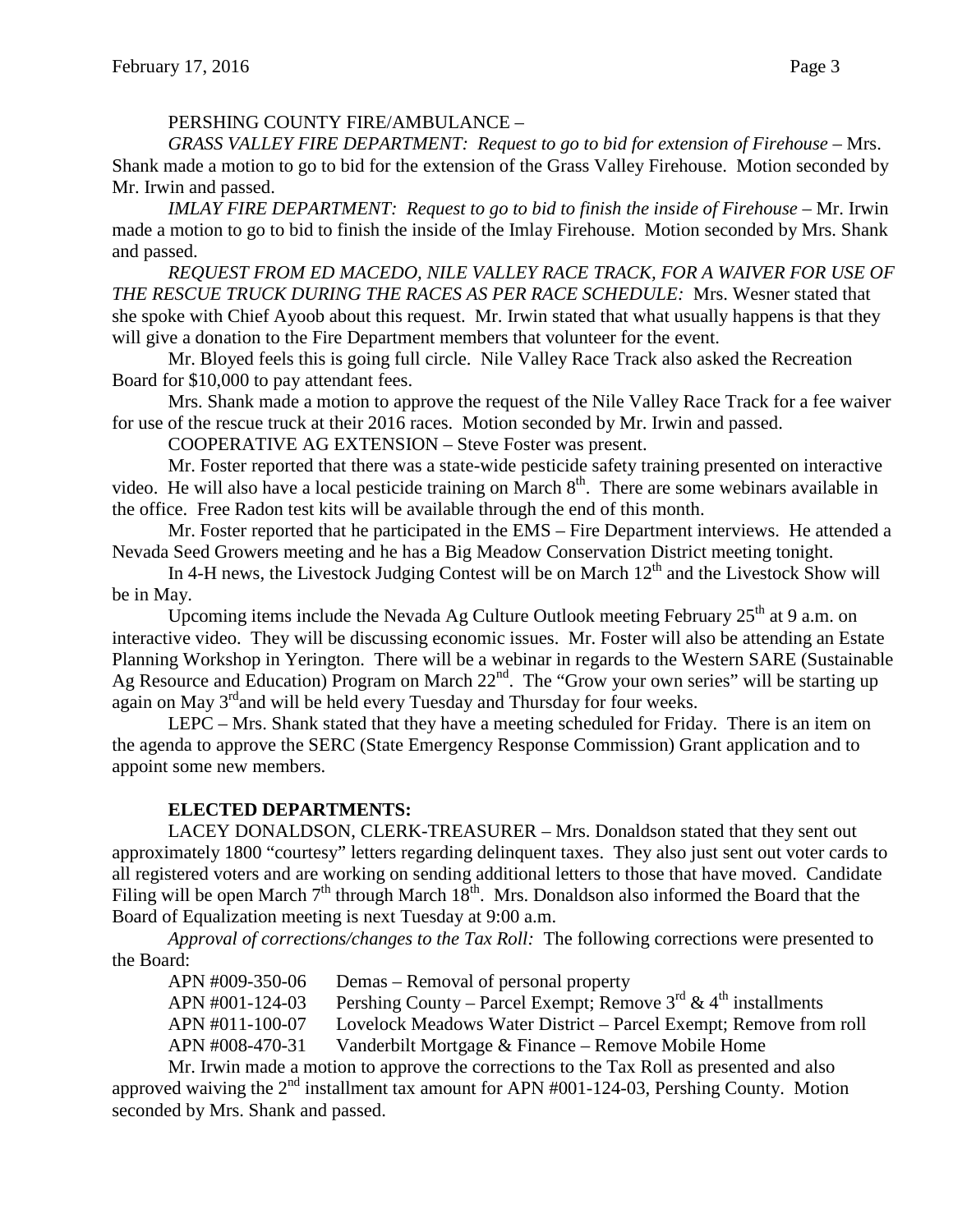RENE CHILDS, RECORDER-AUDITOR – Mrs. Childs stated that budget worksheets are due today and she is missing them from several departments. She also informed the Board that she has received some preliminary revenue reports from the Department of Taxation.

LAURI CERINI-JONES, ASSESSOR – Mrs. Cerini-Jones stated that she has been busy preparing for next week's Board of Equalization hearings.

**PROCLAMATIONS AND AWARDS:** There were no Proclamations or Awards considered.

**11th JUDICIAL DISTRICT COURT:** REQUEST TO SET-UP BANK ACCOUNT FOR THE  $11<sup>TH</sup>$  JUDICIAL DISTRICT COURT – Mackenzie Hodges was present.

Ms. Hodges stated that they are requesting a bank account to use with their new E-Filing system. Fees for all three counties will be deposited into this account. The account will be reconciled monthly and checks will be distributed to the three counties. They would like to open the account with \$100.

Mr. Irwin asked if there would be any fees associated with the account. Mrs. Donaldson stated that she would add this account to the Account Analysis she receives monthly, which includes all the County's accounts, but there will be monthly maintenance fees, as well as fees for checks, etc. She has spoken to Judge Shirley about this.

Mr. Irwin also asked Mrs. Childs if this would affect her office in any way. Mrs. Childs stated that it will affect Mrs. Donaldson's office if any, and the reconciling will be handled by the Court staff.

Mrs. Shank made a motion to approve the opening of a bank account for the  $11<sup>th</sup>$  Judicial District Court's E-Filing program with the details being worked out with the Clerk-Treasurer's office. Motion seconded by Mr. Irwin and passed.

**BID AWARD, PERSHING COUNTY ARCHIVAL STORAGE BUILDING:** James Evans, Pershing County Building Inspector, and Byron Smith of Lombard-Conrad Architects (LCA) were present.

The following bids were received by the deadline of 3:00 p.m. on February 3, 2016:

| Building Solutions, Inc.               | \$638,279.05 |
|----------------------------------------|--------------|
| Michael Clay Corp.                     | \$668,998.00 |
| MGM Construction, Inc.                 | \$659,000.00 |
| <b>Walker River Construction, Inc.</b> | \$595,000.00 |
| Ferguson Construction, Inc.            | \$543,225.00 |
| <b>Bison Construction</b>              | \$568,500.00 |

The bids were reviewed by Mr. Evans and LCA and all were in compliance with the bid specifications. Mr. Smith stated that since this is a tie-in to an existing building there can always be unforeseen issues that come up and would recommend the County having a contingency fund.

Mr. Irwin asked if there was a construction deadline. Mr. Smith stated that there is a 120 day construction period included and a \$500 per day Liquidated Damages Clause. It was discussed at the pre-bid meeting and no objections or comments were given.

Mrs. Shank asked when the work would start. Mr. Smith stated that the low bidder is ready to go as soon as contracts are in place. He would anticipate work starting the beginning of or by mid-April. Mrs. Shank also asked who the Project Manager would be. Mr. Smith stated that LCA will provide Construction Administration Services, but the County also needs a representative to oversee the project. Mr. Bloyed stated that person would be Mr. Evans. Mr. Irwin also suggested that Mr. Evans work with Mr. Crim of the City of Lovelock.

Mr. Evans also informed the Board that the County's permit fees are included in the bid amount and it is up to the Commission to waive those if they see fit. Mr. Irwin felt that if they are included it should be left as is.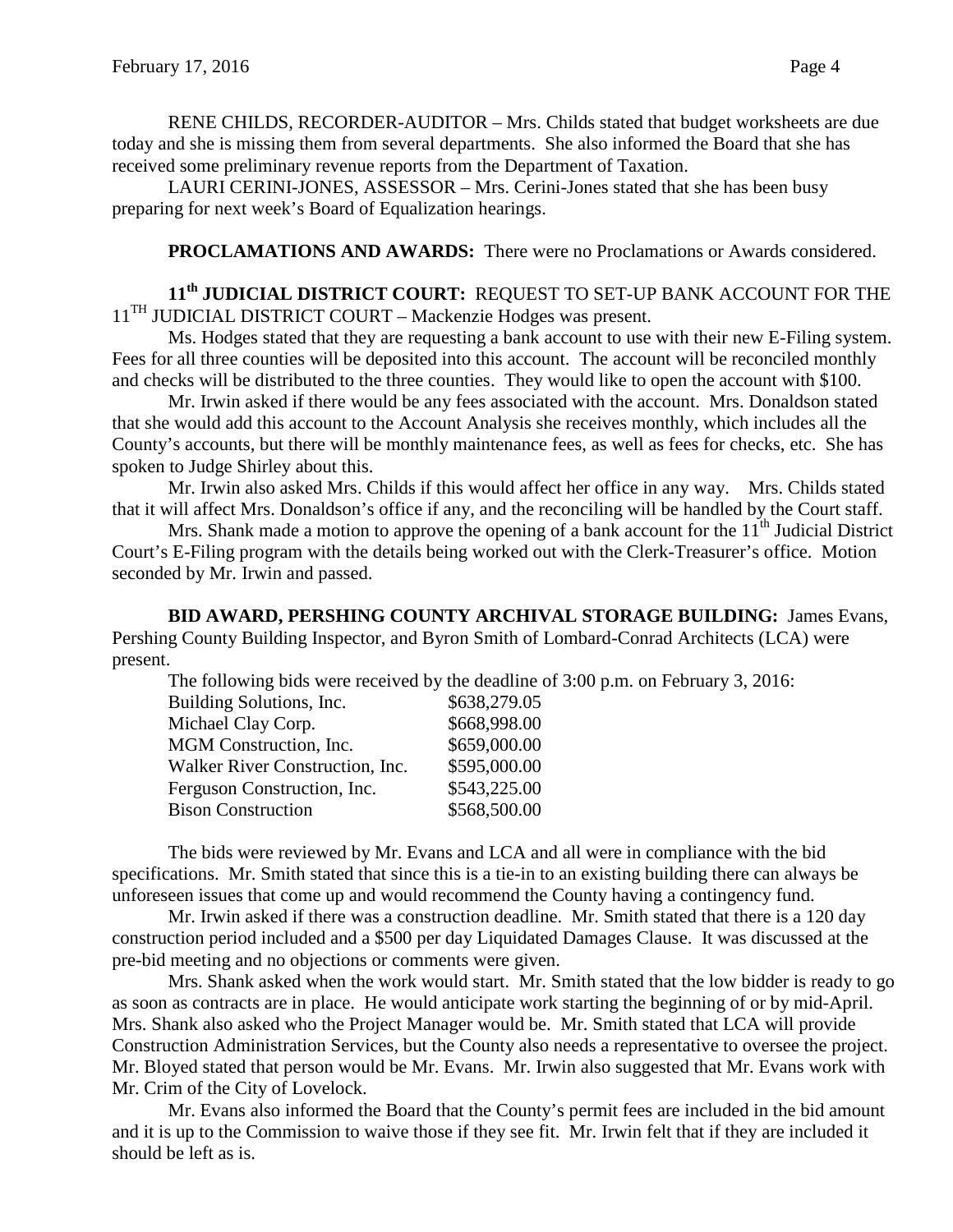Mr. Irwin made a motion to award the bid for the Pershing County Archive Building to Ferguson Construction, Inc. in the amount of \$543,225.00, being the lowest, most responsive bidder. Motion seconded by Mrs. Shank and passed.

The meeting recessed at 9:36 a.m. for a Litigation meeting and reconvened at 9:50 a.m.

#### **GRASS VALLEY ADVISORY BOARD:** Annette Stripe was present.

Mrs. Stripe stated that at their last meeting they finalized their event calendar for the upcoming year. The Town Hall is scheduled for March  $12<sup>th</sup>$ .

## **BOARD APPOINTMENTS/RESIGNATIONS:** GRASS VALLEY ADVISORY BOARD –

A letter was received from Kim Klemish asking to be appointed to the Grass Valley Advisory Board. The open position is for Subdivisions.

Mrs. Shank made a motion to appoint Kim Klemish to the vacant position on the Grass Valley Advisory Board representing Subdivisions with a term expiring June 30, 2016. Motion seconded by Mr. Irwin and passed.

MUSEUM BOARD – A letter was received from Barbara Tobin asking to be appointed to the Museum Board.

Mrs. Shank made a motion to appoint Barbara Tobin to the Museum Board with a term expiring January 5, 2017. Motion seconded by Mr. Irwin and passed.

#### **PLANNING DEPARTMENT:** James Evans was present.

Mr. Evans stated that there will be a Planning Commission meeting on March  $2<sup>nd</sup>$  to consider a parcel map.

CHUCK AZZARELLO, DISCUSSION REGARDING GRANTING A SUBDIVISION IN LIEU OF PARCELING AT 100 PRINCE ROYAL ROAD, IMLAY, NV – Mr. Bloyed asked if this has gone before the Planning Commission. It has not. Mr. Bloyed stated that the Commission acts as an appeals board and this must go through the proper channels. Mr. Shields stated that any comments Mr. Azzarello would like to make should be made under Public Comment.

**IMLAY WATER:** James Evans was present.

Mr. Evans stated that everything is going fine. He reported that he installed a replacement meter last week.

Mr. Irwin spoke about the company that was interested in the Water System. They will give us a full report. At this time it doesn't appear it would be economical for them to purchase the system.

### **BUILDING DEPARTMENT:** James Evans was present.

Mr. Evans stated that this part of the office is going well also and they have been pretty busy. INGE LAWSON, REQUEST FOR A WAIVER TO ALLOW FOR RV ON PROPERTY LOCATED AT 150 MCNEIL ROAD, GRASS VALLEY, NEVADA, APN #009-031-13 – Damien McKinney, Code Enforcement Officer, was also present.

It was noted that this item was initiated by a complaint. Mr. McKinney stated that he was questioned as to why they were allowed to live in an RV. He went out and looked at the property and took some pictures. There is a mobile home and some RVs on the property.

Mrs. Lawson stated that the mobile home is unlivable. They plan to remove it and replace it with a newer one sometime in the near future. Mrs. Lawson stated that there are two people who stay in the two RVs while they are working at the mine. This has been going on for approximately six months.

Mr. McKinney stated that under certain circumstances, if there is an active Building Permit on the property, they have allowed the permittee to stay in an RV. Mr. Shields stated that the County Code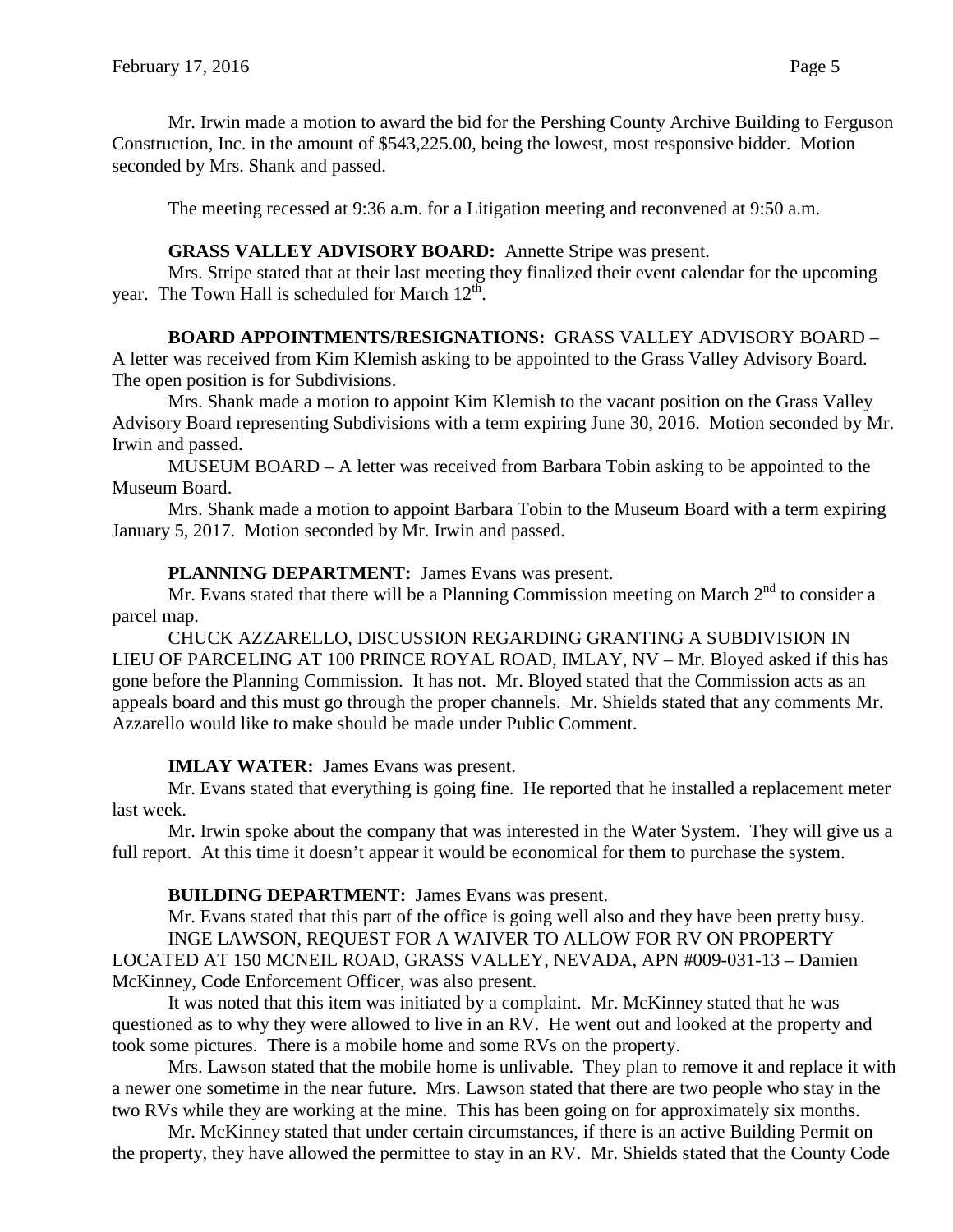allows a temporary residence for a period of 12 months and an additional 6 month extension can be requested.

The Board instructed Mrs. Lawson to obtain a Building Permit. The permit will be back-dated to cover the six months the RVs have already been there. This would give them six months to obtain a new mobile home. An additional six months can be granted at the end of that time if needed.

Mr. McKinney also stated that he spoke to the owner of the property and motorhome in Cosgrave. No one is living in the motorhome. They stay there occasionally while they are in the area. Mr. McKinney stated that he doesn't see anything in the Code that prevents them from having the motorhome on the property. He will stay in contact with them.

**CORRESPONDENCE:** There was no additional correspondence considered at this time.

**RAY ALLEN AND MARNEE BENSON, UPDATE ON 2015 BURNING MAN EVENT AND UPDATE ON PREPARATION FOR THE 2016 BURNING MAN EVENT:** It was noted that this item will be moved to the March  $16<sup>th</sup>$  agenda.

**FIRST READING OF AN ORDINANCE AMENDING CHAPTER 2.28 OF THE PERSHING COUNTY CODE ENTITLED "COUNTY CEMETERY", PROVIDING FOR THE ESTABLISHMENT OF THE PERSHING COUNTY CEMETERY ADVISORY BOARD AND FOR THE REPEAL OF ALL IN CONFLICT HEREWITH:** Mrs. Shank introduced Bill #322 and read it by title as follows:

AN ORDINANCE AMENDING CHAPTER 2.28 OF TITLE 2 OF THE PERSHING COUNTY CODE BY AMENDING PROVISIONS RELATING TO THE CHAPTER ENTITLED "COUNTY CEMETERY" AND ESTABLISHING THE PERSHING COUNTY CEMETERY ADVISORY BOARD; PROVIDING FOR ESTABLISHING THE NUMBER OF MEMBERS OF THE ADVISORY BOARD; PROVIDING FOR THE QUALIFICATIONS FOR EACH POSITION; PROVIDING FOR THE TERMS OF OFFICE FOR BOARD MEMBERS; PROVIDING FOR THE DUTIES OF OFFICERS; PROVIDING FOR COMPENSATION; PROVIDING FOR THE POWERS AND DUTIES OF THE BOARD; AND PROVIDING FOR OTHER MATTERS PROPERLY RELATED THERETO.

**PUBLIC INPUT:** Chuck Azzarello spoke about the Archival Storage Building bid. Mr. Azzarello stated that when there is a Liquidated Damages Clause (LDs) the contractor will tack on additional cost to their bid to cover them. He feels there are better ways to put a timeframe on a project than putting LDs in the contract.

Mr. Azzarello also spoke about the requirements for parceling land vs subdividing land. The Commission needs to look at broadening the County's tax base by creating the best utilization of land.

**VOUCHERS:** Mrs. Shank made a motion to approve the vouchers with the exception of a voucher for Vendor #1080, Pat Irwin. Motion seconded by Mr. Irwin and passed.

Mrs. Shank made a motion to approve the voucher for Vendor #1080, Pat Irwin. Motion seconded by Mr. Bloyed. Mr. Irwin abstained. Motion carried.

**REPORT FROM LEGAL COUNSEL:** Mr. Shields reported that bids specs have been sent out on the Community Center kitchen remodel, the Imlay Firehouse completion, and the Courthouse windows and flooring. The information on the Grass Valley Firehouse should be ready by the end of the week.

**REPORT FROM ADMINISTRATIVE ASSISTANT:** Mrs. Wesner reported that last week she worked with Byron Alcaron on the website. It is still a work in process.